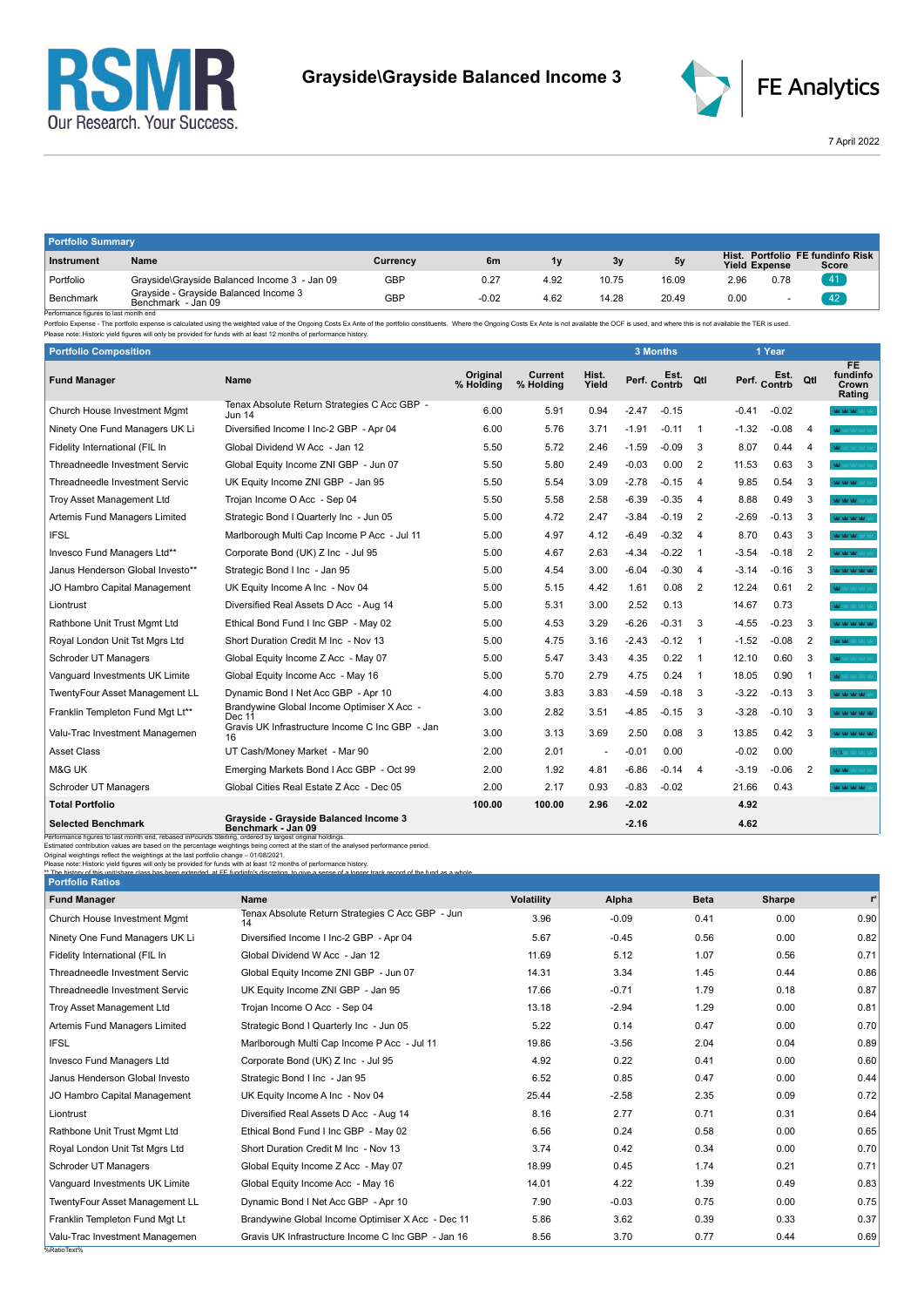| Portfolio Ratios continued |                                                                                                                                                                                                           |                   |                |             |        |       |
|----------------------------|-----------------------------------------------------------------------------------------------------------------------------------------------------------------------------------------------------------|-------------------|----------------|-------------|--------|-------|
| <b>Fund Manager</b>        | Name                                                                                                                                                                                                      | <b>Volatility</b> | Alpha          | <b>Beta</b> | Sharpe | $r^2$ |
| Asset Class                | UT Cash/Money Market - Mar 90                                                                                                                                                                             | 0.54              | 0.33           | $-0.01$     | 0.00   | 0.01  |
| <b>M&amp;G UK</b>          | Emerging Markets Bond I Acc GBP - Oct 99                                                                                                                                                                  | 12.25             | $-3.41$        | 0.97        | 0.00   | 0.52  |
| Schroder UT Managers       | Global Cities Real Estate Z Acc - Dec 05                                                                                                                                                                  | 14.45             | 4.20           | 1.32        | 0.44   | 0.71  |
| <b>Total Portfolio</b>     |                                                                                                                                                                                                           | 9.06              | $-0.96$        | 0.98        | 0.00   | 0.99  |
| <b>Selected Benchmark</b>  | Grayside - Grayside Balanced Income 3<br>Benchmark - Jan 09<br>Ratio figures based on last 36 months total return performance, rebased in Pounds Sterling. Ratio figures are annualised where applicable. | 9.19              | $\blacksquare$ | $\sim$      | 0.11   | 1.00  |

The benchmark for each holding is the benchmark Ratio figures based on last 36 months total return performark.<br>The benchmark for each holding is the portfolio benchmark.



| <b>Name</b> |                             | Original Current |      |  |  |  |  |
|-------------|-----------------------------|------------------|------|--|--|--|--|
|             | Financials                  | 9.26             | 9.65 |  |  |  |  |
|             | <b>Consumer Products</b>    | 9.08             | 9.39 |  |  |  |  |
|             | Telecom, Media & Technology | 8.04             | 8.34 |  |  |  |  |
|             | Industrials                 | 6.61             | 6.78 |  |  |  |  |
|             | Government Bonds            | 5.99             | 5.67 |  |  |  |  |
|             | Corporate Bonds             | 5.93             | 5.58 |  |  |  |  |
|             | <b>Basic Materials</b>      | 5.11             | 5.32 |  |  |  |  |
|             | Undisclosed                 | 5.00             | 5.31 |  |  |  |  |
|             |                             |                  |      |  |  |  |  |
|             | Money Market                | 4.81             | 4.78 |  |  |  |  |



| <b>Top 10 Holdings</b>                                                                  | <b>Current %</b> |
|-----------------------------------------------------------------------------------------|------------------|
| Cash/Money Market<br>1                                                                  | 2.01             |
| 2 GLAXOSMITHKLINE                                                                       | 0.64             |
| 3 ASTRAZENECA PLC                                                                       | 0.59             |
| UNILEVER PLC<br>$\overline{4}$                                                          | 0.49             |
| 5<br><b>DIAGEO PLC</b>                                                                  | 0.38             |
| <b>ELECTROCOMPONENTS PLC</b><br>6                                                       | 0.38             |
| UNITED STATES TREASURY<br>$\overline{7}$<br>FLOATIN 0.475 2023                          | 0.35             |
| 8 ANGLO AMERICAN                                                                        | 0.37             |
| HM TREASURY UNITED<br>KINGDOM DMO 0.125%<br>9<br><b>TREASURY GT 31/01/23</b><br>GBP0.01 | 0.32             |
| 10 IMPERIAL BRANDS PLC                                                                  | 0.35             |
|                                                                                         |                  |

Portfolio breakdown and holdings are based on latest published data for each constituent which may have different publication dates<br>Original % is based on current holdings and should be used as a guide..<br>Original weighting